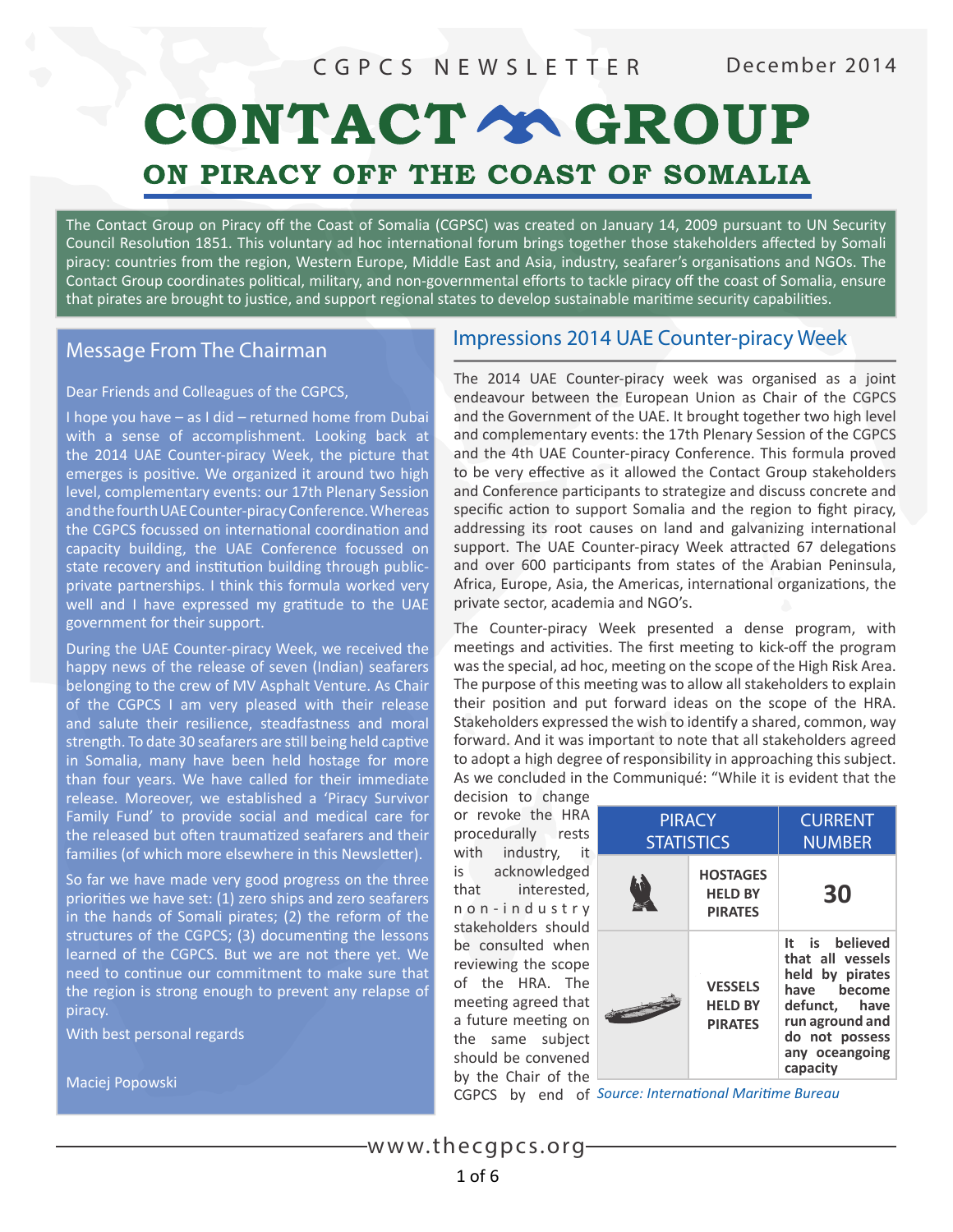March 2015 to facilitate a recommendation on the review of the scope of the HRA."

The CGPCS Working Groups and the Legal Forum met in the in new format. The WG 'Capacity Building', co-chaired by UK and the Indian Ocean Commission, agreed to a paper on priorites for counter piracy capacity building to end of 2016. The WG 'Counter maritime piracy and mitigation operations', cochaired by the UAE, Japan and Seychelles, had its consttuent meeting back and agreed that Maritime Situational Awareness should be included in its work plan. The WG 'Countering Pirate networks Ashore', chaired by Italy, observed that pirate leaders and fnanciers are enjoying de facto impunity in Somalia. The Legal Forum of the CGPCS, chaired by Portugal and Mauritus, discussed and adopted the Strategic Plan of this legal network, thus framing the mission of the Legal Forum as a platform for the study, analysis and discussion of legal matters related to piracy issues. A new dedicated website ([www.piracylegalforum.](http://www.piracylegalforum.org) [org](http://www.piracylegalforum.org)) was launched for that purpose.

The CGPCS Lessons Learned Consortium completed the first stage of analysis of the CGPCS. The EUISS has published a special report on the genesis and development of the CGPCS and its Working Groups. The Lessons learned Consortium, led by Cardiff University has prepared an online repository of lessons learned, which is available at [www.lessonsfrompiracy.net.](http://www.lessonsfrompiracy.net) It includes stakeholder contributions and reports from a group of international analysts on diferent features, including the legitmacy of the

### CGPCS launches Piracy Survivor Family Fund

Nearly 4,000 seafarers have been held hostage by Somali pirates, while 30 seafarers still remain in captivity, some for more than four years; as many as 80,000 others have been subjected to an attack.

Many of these seafarers have been traumatised to some degree by this experience and would beneft from either medical or social support or both. During the 2014 UAE Counter-piracy Week the CGPCS has therefore established a Piracy Survivor Family Fund to facilitate such support to piracy survivors and their families on their return home,



**Chirag Bahri, MPHRP Regional Director for South Asia with 7 released seafarers from MV Asphalt Venture who were released during UAE Counter-Piracy Week-Photo: MPHRP**

CGPCS or capacity building coordination. Initial analyses show how the CGPCS has achieved an international position as an effective multilateral mechanism, and that its experimental governance and mult-layered approach has the potental to be replicated elsewhere.

The CGPCS Presidency was supported for the entre week by the Flagship of Operaton Atalanta, Italian destroyer ITS ANDREA DORIA, on port call in Dubai. Warm thanks have been extended to the Atalanta colleagues and the Italian Government for their excellent support.



**EU Force Commander, Rear Admiral Guido Rando with Alessandro Mariani from European External Action Service and the Commanding Officer of ITS Andrea Doria, Captain Angelo Virdis onboard the EU Flagship during UAE Counter-Piracy Week in Port Rashid, Dubai - Photo: EU Naval Force**

while many of these seafarers have been well cared for, many have not. An estmated 1000 or more face continued indebtedness as a consequence of lost wages during their detention, and often acute medical and other health problems, as well as family tensions and problems associated with returning to gainful employment as a result of the traumas they experienced. Some require other support such as psycho-social counselling, fnancial assistance for education of their children and in more extreme cases for rents and food.

Bereaved families have similar needs many of which are exacerbated by the permanent loss of the sole breadwinner for the extended family. The EU Chair of the CGPCS, Maciej Popowski said that "The Fund shows the maritme sector to be a people oriented employer and, while we keep pushing to bring pirate leaders to justice, it allows the international community to deal with the grim humanitarian legacy of Somali piracy by making a major contribution to the recovery and rehabilitation of the many thousands of seafarers and their relatives who have been the innocent victims."

The Fund will be administered by the not-for-profit Maritme Piracy Humanitarian Response Programme ([www.mphrp.org](http://www.mphrp.org)), which will also manage the application process with the assistance of other advocacy groups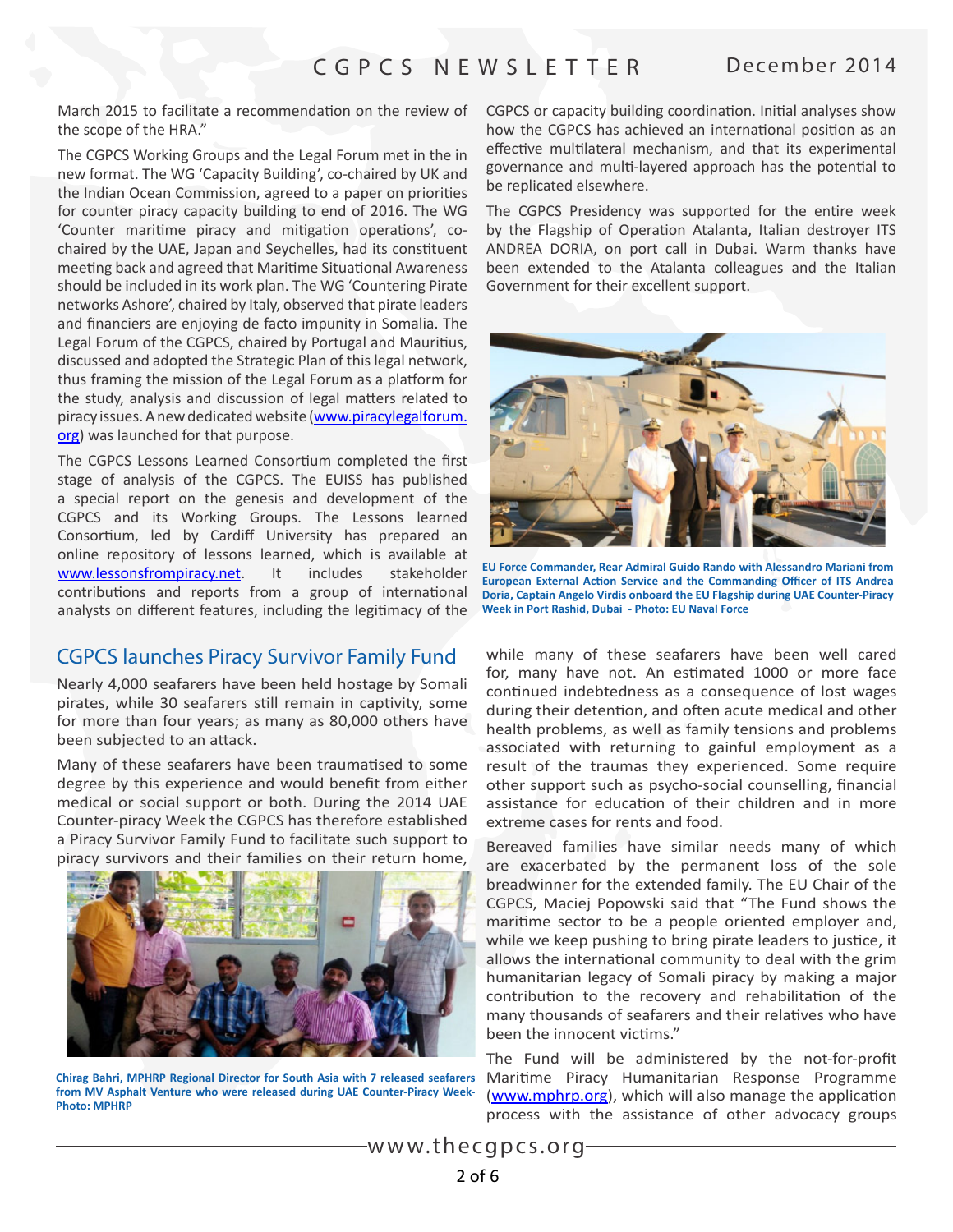including the UNODC's Hostage Support Program. MPHRP is a CGPCS stakeholder and will charge no overhead.

The target capitalizaton of the Fund is USD 250,000 and several States and other stakeholders have already pledged considerable support. All CGPCS Stakeholders are kindly requested to consider contributing to the Fund.

For further information please contact: Peter Swift at MPHRP via response@mphrp.org



**One of the released crew-members from the MV Asphalt Venture returns to his home town to a heroes welcome - Photo: MPHRP**

### CGPCS Lessons Learned Project delivers frst results

The Lessons Learned Project has completed the first phase of its work.

A report has been published by the EU Institute for Security Studies which includes essays on the work and achievements of the CGPCS plenary and the working groups. The report documents how the CGPCS managed to play a vital coordinating role in military coordination, the harmonization of law, as well as in capacity building.

As the report lays out the CGPCS indeed promises to become a role



model in other areas of concern of the international community, including maritme security more broadly. The Report is online available at: [htp://](http://www.iss.europa.eu/uploads/media/Report_20_Piracy_off_the_coast_of_Somalia.pdf) [www.iss.europa.eu/uploads/](http://www.iss.europa.eu/uploads/media/Report_20_Piracy_off_the_coast_of_Somalia.pdf) media/Report 20 Piracy off [the\\_coast\\_of\\_Somalia.pdf](http://www.iss.europa.eu/uploads/media/Report_20_Piracy_off_the_coast_of_Somalia.pdf)

Cardiff University has opened the lessons learned repository on a publically available website. The repository includes a broad range of contributions on lessons learned from the CGPCS community.

A set of interviews on the work of the CGPCS with core individuals have been published. Lessons learned essays from a group of international researchers, including from Kenya, China, Pakistan, France and Denmark, which analyse a specifc dimension of the CGPCS in-depth are available.

The repository continues to grow and promises to become an invaluable source for understanding how the CGPCS works. Forcefully the Lessons Learned project shows how the

experimental and mult-layered approach of the CGPCS is novel in global governance. As a laboratory that delivers, the CGPCS performs a range of critical functions such as networking, trust and confdence building, awareness raising or mutual learning.

The Lessons Learned project continues to collect the experience of CGPCS participants and invites short comments and expressions of interest for an interview to be published in the "in conversaton with…" series. The point of contact for this is Christian Bueger from Cardiff University who can be contacted via email at: **BuegerCM@cardiff.ac.uk.** 

### **CONTACT Y GROU LESSONS FROM PIRACY** ON PIRACY OFF THE COAST OF SOMAL

Capturing the Experience of the Contact Group on Piracy off the Coast of Somalia

HOME ABOUT CONTRIBUTE NEWS REFLECTIONS ANALYSIS ARCHIVE

"The Contact Group on piracy is unique. It is a laboratory for innovative multilateral governance to address complex international issues. The great thing is that it is delivering."

(2014 Chairman of the Contact Group, Maciei Popouski, EEAS)

The Contact Group on Piracy off the Coast of Somalia is the core instrument by which the international community plans, coordinates and steers the fight against Somali piracy. It is the core nodal point of the large counter-piracy network and brings together and connects hundreds of actors, representing states, international organizations, industry associations, naval missions or counter-piracy projects.

### The Lessons Learned Project

Recognizing how important the experience of the Contact Group is, the Lessons Learned Project follows up on a plenary decision and records the history of the group, captures its experience and extrapolates core lessons from its work.

This repository brings together the voices from the participants and stakeholders of the CGPCS. It also provides a range of analytic papers that demonstrate the importance of the CGPCS experience for scholarship and other fields of complex global governance. All stakeholders and participants are invited to contribute.

**Screenshot from the Lessons From Piracy website developed by the CGPCS Lessons Learnt Consortum.** 

**[The website can be accessed at](http://www.lessonsfrompiracy.net) www.lessonsfrompiracy.net**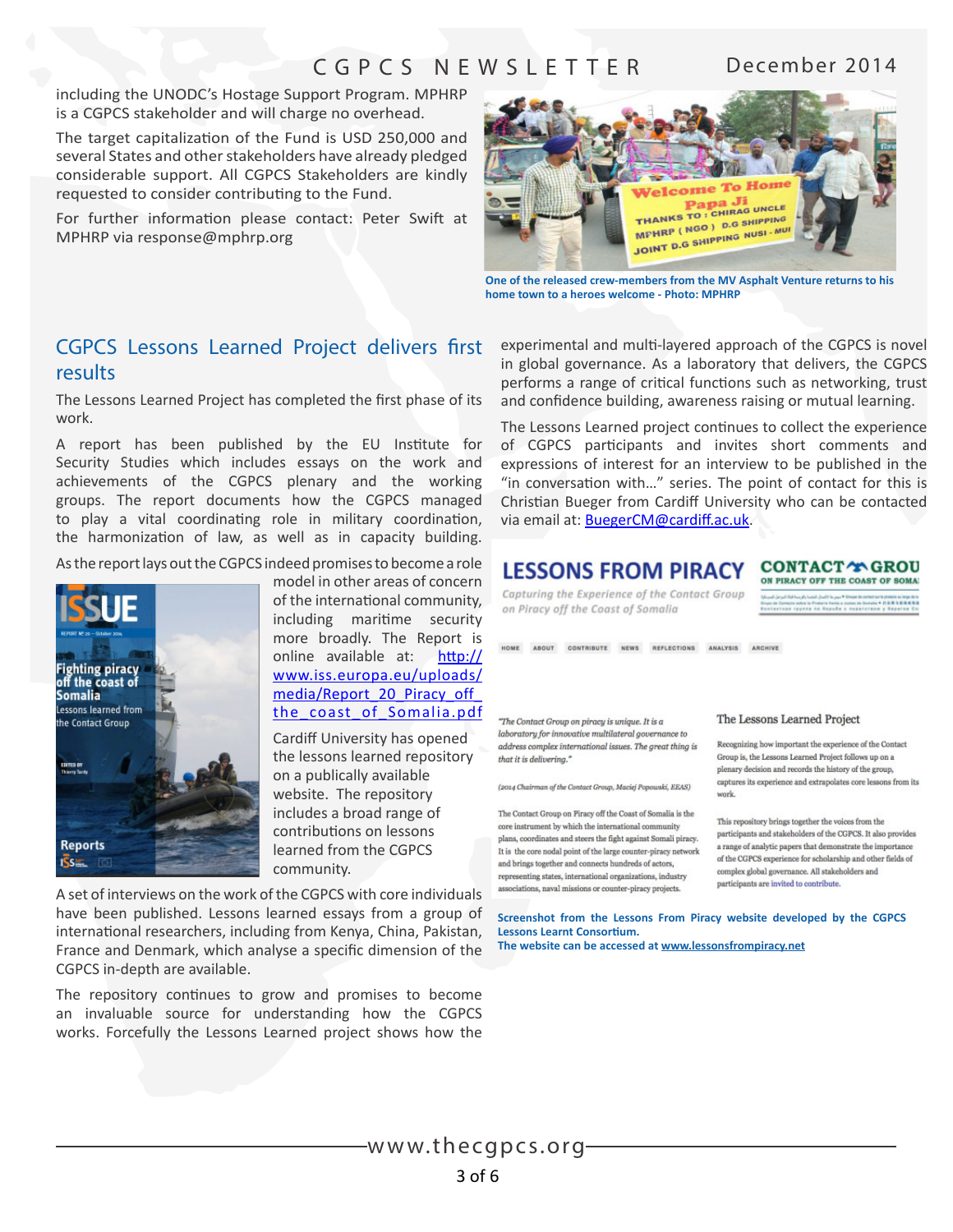### "Sustained response to Somalia piracy requires Counter-Piracy Trust Fund Board approves three efective State governance" - Mr Jefrey Feltman, projects worth \$900,000 UN Political Chief

While noting the progress made to combat piracy off the coast of Somalia, the United Nations political chief today said that a sustained long-term solution must include the presence of effective Government and State institutions that provide basic services and alternative ways for people to make a living.

Briefing the Security Council on piracy off the coast of the east African nation on 22 October 2014, Under-Secretary-General for Political Affairs Mr Jeffrey Feltman said that this multi-pronged approach may be "a daunting, but unavoidable task, for it will enable Somalia to effectively address, and ultimately defeat, piracy." "State collapse in Somalia and other political challenges lie at the root of the problem," Feltman said, adding that this was acknowledged in relevant Security Council resolutions, including the most recent resolution 2125 (2013).

Mr Feltman also introduced to the Council the Secretary-General's report on piracy submitted pursuant to that resolution. Since the adoption of the first Security Council resolution on the matter in June 2008, some of the most urgent responses have revolved around the "twin axes of deterring pirate attacks and prosecuting and sanctioning of pirates," he said. Coordinated efforts by Member States, organizations and the maritime industry have caused incidents of piracy reported off the coast of Somalia to drop to their lowest levels in recent years. Indeed, the last tme a large commercial vessel was hijacked was more than two years ago.

However, Mr Feltman warns, that progress is in danger of reversing without continued deterrence from the international naval presence and the self-protection measures adopted by the shipping industry. "This progress is fragile and reversible. We still see pirates attempting to attack vessels and capture them for ransom," Mr Feltman told the Council.



**Jeffrey Feltman, Under-Secretary-General for Political Affair, briefs the Security** Council at its meeting on the situation with respect to piracy and armed robbery **at sea of the coast of Somalia. - Photo: UN**

The Board of the Trust Fund to Support Initiatives of States Countering Piracy off the Coast of Somalia held its sixteenth meeting on 28 October 2014 in Dubai, as part of the 2014 UAE Counter-Piracy week.

The meeting was chaired by Mr. Sam Ibok, Director of Africa-1 Division in the Department of Political Affairs. Mr. Ibok noted that incidents of piracy off the coast of Somalia are at their lowest in seven years and he called for continued support of the international community to capitalise the Fund and bridge critical gaps in counter-piracy efforts.



### **Food and Agriculture Organization** of the United Nations

The Board approved three projects worth \$900,000, which were submited by FAO and UNODC. Two FAO projects seek to provide biometrics-based fshermen and vessels database system for the Ministry of Fisheries, Marine Resources and Ports of Galmudug, and the Ministry of Agriculture, Livestock and Fisheries of Jubbaland. A similar system will be provided to the "Somaliland" Ministry of Fisheries and Coastal Development.

These systems will support monitoring control and surveillance of fisheries resources while at the same time providing important information for the counter piracy efforts.



The UNODC project will equip 80 at-risk youth in Bossaso with livelihood skills, deterring their involvement in piracy and violent activities and contributing to the economic development of their communites.



4 of 6

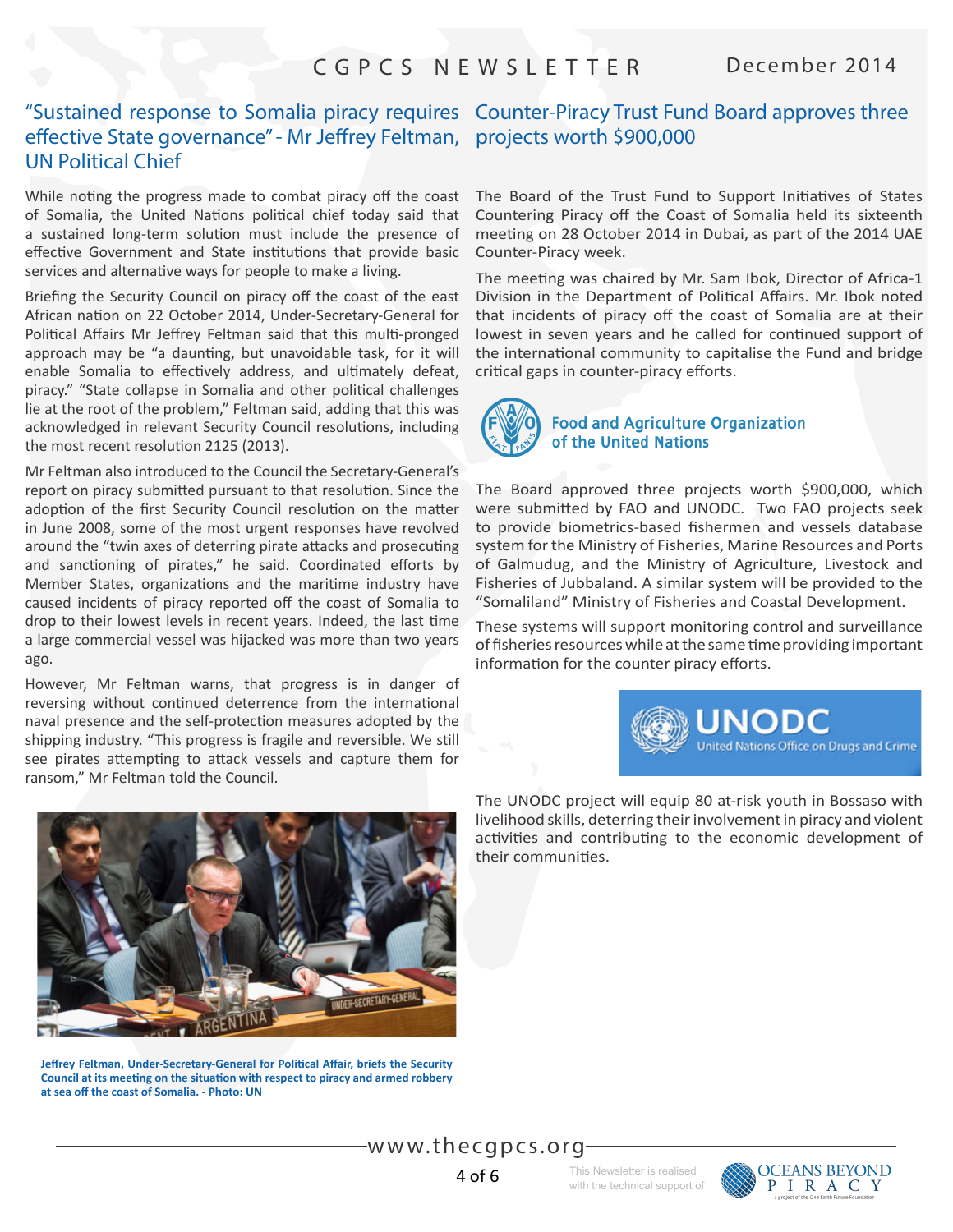# EUCAP Nestor Co-Hosts Conference in Tanzania as well as hosting a visit of EU CIVCOM to its Djibouti HQ and its new offices in Mogadishu

The last few weeks have been very busy for EUCAP Nestor, the Maritme Security Capacity Building Mission of the European Union in the Horn of Africa and Western Indian Ocean.

From 19 - 21 November, a Delegation of the EU Committee for Civilian Aspects of Crisis Management – CIVCOM – led by the Chair of CIVCOM Mika-Markus Leinonen, carried out a technical visit to EUCAP Nestor.



**Delegates from EU Commitee for Civilian Aspects of Crisis Management (CIVCOM)**  visit EUCAP Nestor Offices in Djibouti and Mogadishu as well as EU Naval Force **Warship HNLMS Van Speijk- Photo: EUCAP Nestor**

The aim of the visit was to provide the 16 Delegates from all over Europe with an overview of EUCAP Nestor's activities in the region.

EUCAP Nestor which has been active in the region since July 2012 and has its Headquarters in Djibouti, just recently expanded its activities into Somalia. Staff composed of legal, maritme and police experts, are now based permanently in Hargeisa and from next week in Mogadishu to carry out maritime security capacity building activities.

The Delegation first visited EUCAP Nestor HQ in Djibouti and met with representatves of the Partners of EUCAP Nestor in the Maritme sector as well as the Government. The Mission was welcomed by the Minister of Foreign Affairs and had the opportunity for a technical discussion. They also visited EU Naval Force Warship HNLMS Van Speijk which was on a port visit to Djibout.

The following day, they visited the new offices of the Mission in Hargeisa, Somaliland, and met with partners of the Mission from the Coast Guard, other relevant Ministries and high level Government Officials. From the 24 November, EUCAP Nestor maritme, legal and police experts are permanently deployed in Mogadishu. The Mission operational base is located in Mogadishu International Airport. This is the second mission field office now open in Somalia. Other EUCAP Nestor experts are already fully operational in Hargeisa, Somaliland.

In December, prosecutors from around the Horn of Africa and Western Indian Ocean region gathered in Dar Es Salaam, Tanzania, for the Third Regional Conference of Prosecutors dealing with Piracy and other Maritme Crime. They were

Maritime Crime joined by key international players working on capacity building.The event was co-hosted by the Tanzanian Director of Public Prosecution Office and EUCAP Nestor. The opening ceremony was atended by the Director of Public Prosecuton (United Republic Republic of Tanzania), Biswalo Eutropius Kachele Mganga, as well as the Head of the EU Delegaton in Tanzania, Filiberto Ceriani Sebregondi, and the Head of EUCAP Nestor, Etienne de Poncins.



**Delegates from Third Regional Conference of Prosecutors dealing with Piracy and Maritme Crime held in Dar Es Salaam- Photo: EUCAP Nestor**

### EU Naval Force Operation Commander and IMO Secretary-General Warn No Room for Complacency Against Somali Piracy

The Operation Commander of the [EU Naval Force](http://eunavfor.eu/), Major General Martin Smith MBE, visited the Secretary-General of the International Maritime Organization (IMO), Mr Koji Sekimizu, at the IMO headquarters in London on Wednesday 26 November.

Meeting to discuss the current situation off the Horn of Africa, the two leaders agreed that Somali-based piracy remains a threat to international shipping, and agreed that there was no room for complacency where pirates are concerned. Naval forces are still very much required in the West Indian Ocean, and merchant ships should contnue to apply IMO guidance and Best Management Practices with diligence.

To that end, Mr Sekimizu welcomed the extension of the EU's Operation Atalanta counter-piracy mandate to the end of 2016, which was announced in Brussels on 21 November.



**EU Naval Force Operation Commander Major General Martin Smith (right)** visited the Secretary-General of the International Maritime Organization (IMO), **Mr Koji Sekimizu, to discuss the current situaton of the Horn of Africa - Photo: EU Naval Force**

<www.thecgpcs.org> 5 of 6